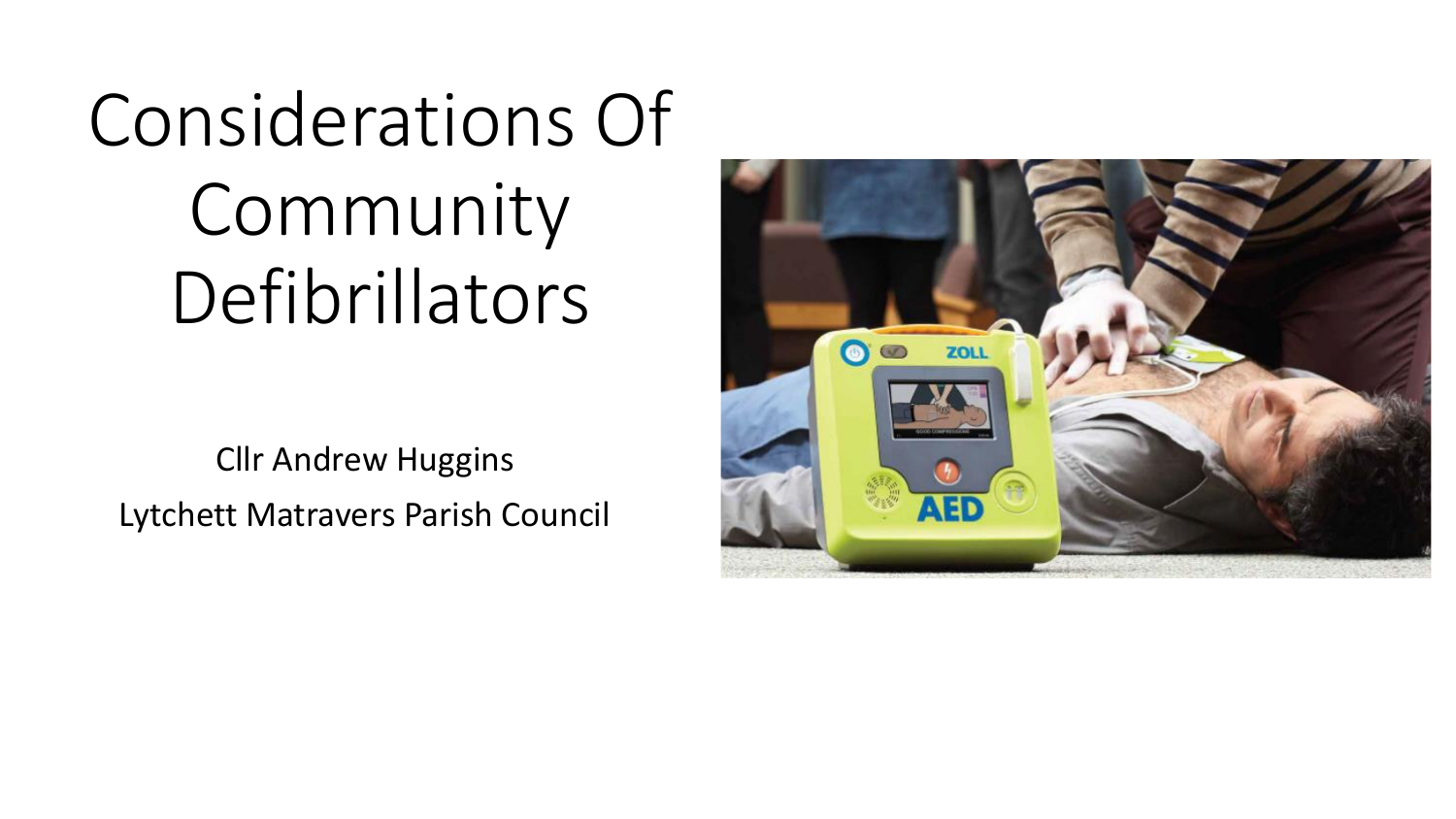- Introduction
- Why Have Defibs
- Equipment: Defib and Cabinets Power requirements, lifespan of equipment.
- Costs and Funding
- 999 Service. Mapping options. "The Circuit"
- **Questions so far?**
- Security for cabinets
- Location considerations (incl Phone Boxes)
- Agreements with Third Party hosts.
- Considerations when equipment is used.
- Confidentiality.
- Monitoring requirements.
- **Questions so far?**
- Publicity. "Know where your nearest defib is"
- Training
- **Questions?**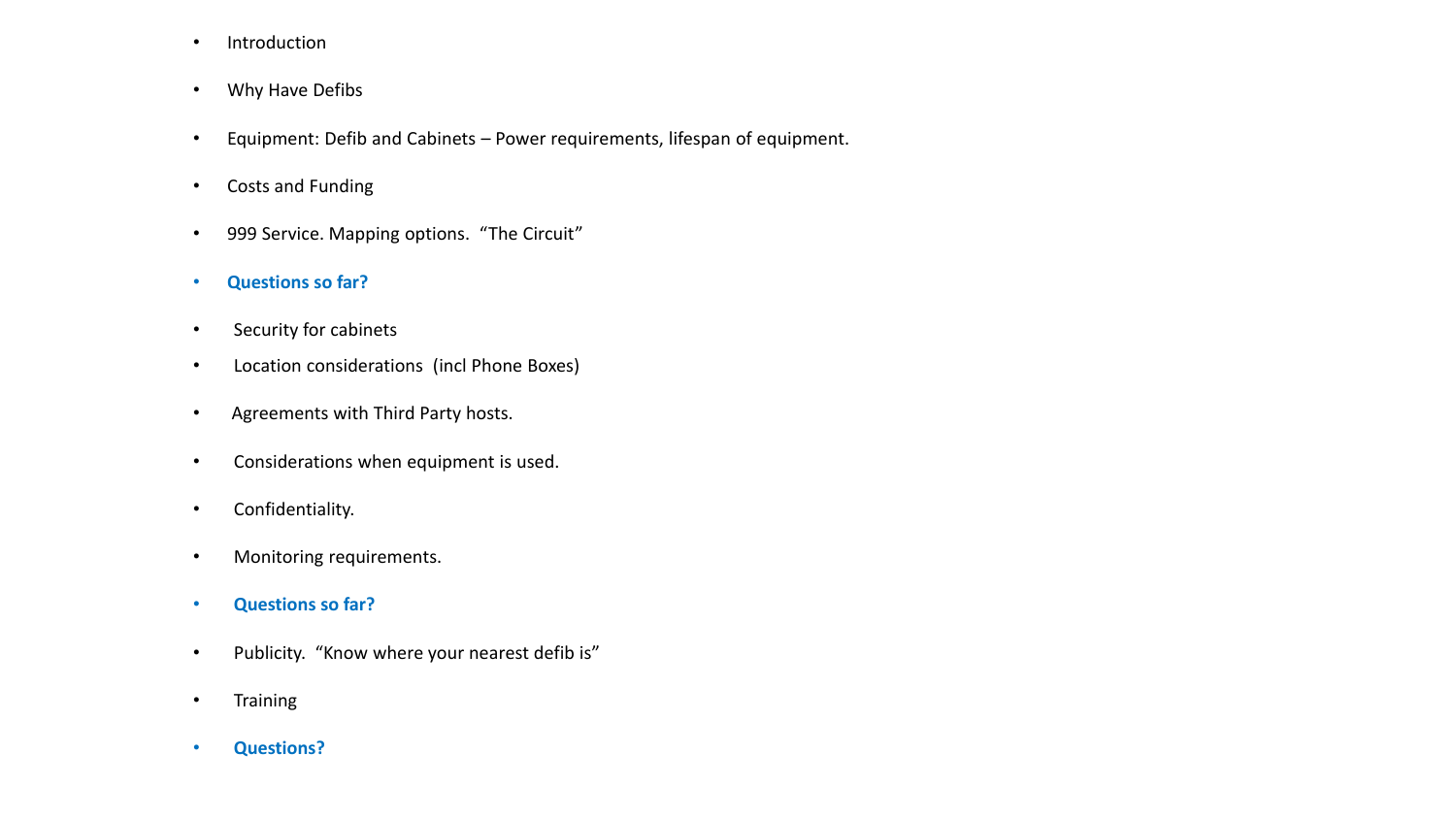### Introduction

Andrew Huggins, Vice Chair of Lytchett Matravers Parish Council.

- I am not an expert in any of the areas, but I am sharing the knowledge I gained in implementing our Defibs, when it became apparent that there was no general guideline for PCs.
- I am not a trained medic
- I am not affiliated to any of the companies I will mention during this presentation.
- Views are mine and not necessarily those of my Parish Council.

In gathering the knowledge to deploy our defibs I spoke to defib vendor (AEDWarehouse.co.uk), Zoll, St John's Ambulance, British Heart Foundation, SW Ambulance Service, Ouch Training.

#### Lytchett Matravers has

- 4 Public Access Defibs
	- Pub
	- Housing Association
	- **Tesco**
	- Phone Box
- Run a Publicity Campaign "Know your nearest Defib"
- Provided free training to 65 people
- It has taken 3  $\frac{1}{2}$  years from start to completion.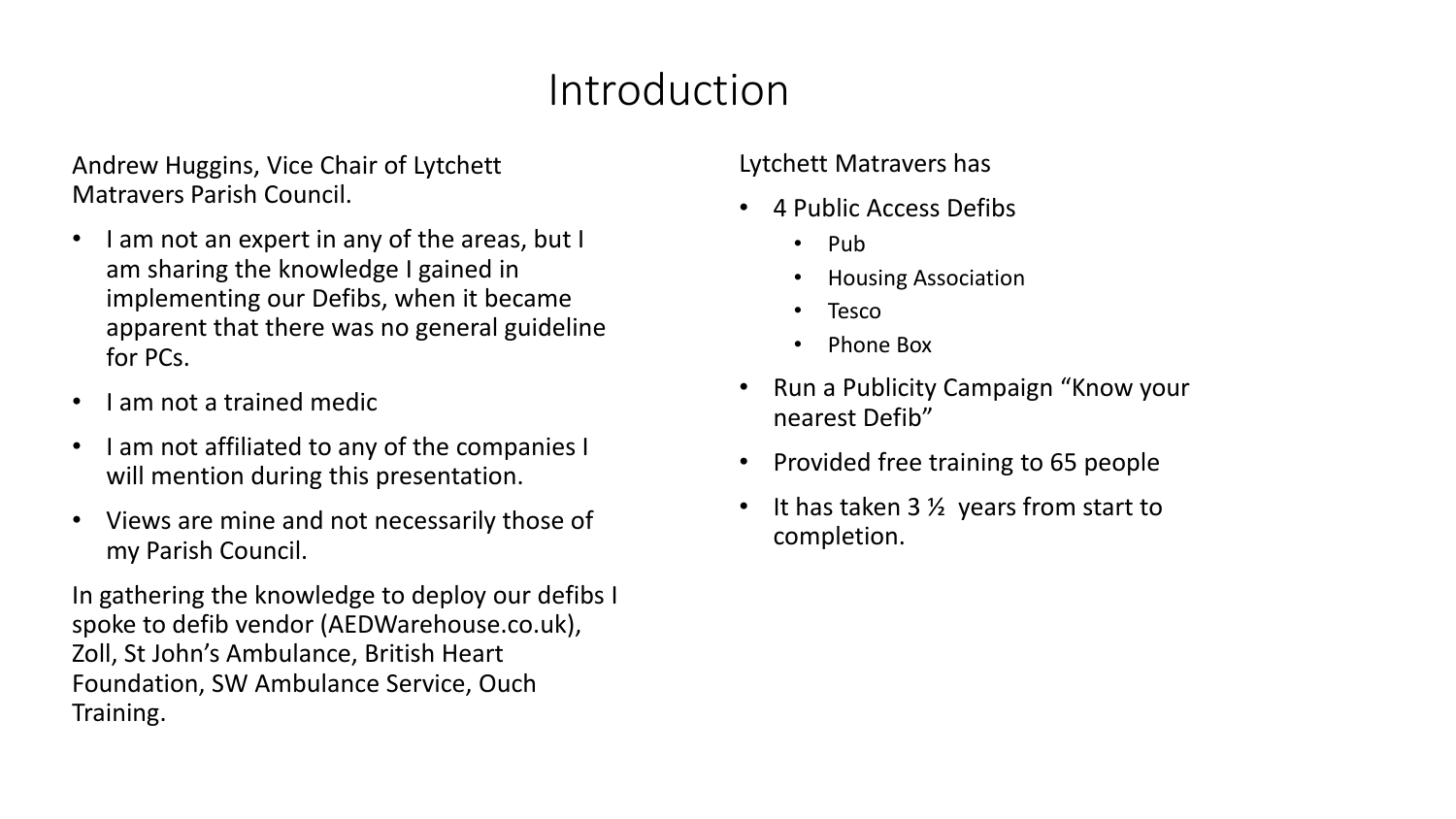# Why Have Defibs?

For every minute that someone's in cardiac arrest without receiving CPR and having a defibrillator used on them, their chance of survival decreases by 10%.

Anyone can use them – THE OPERATOR DOES NOT REQURE TRAINING

They provide audible instructions

The will not delivery shock if not safe to do so.

Can be used on adults and children.

You are using it on someone who is dead – you cannot make the situation worse!

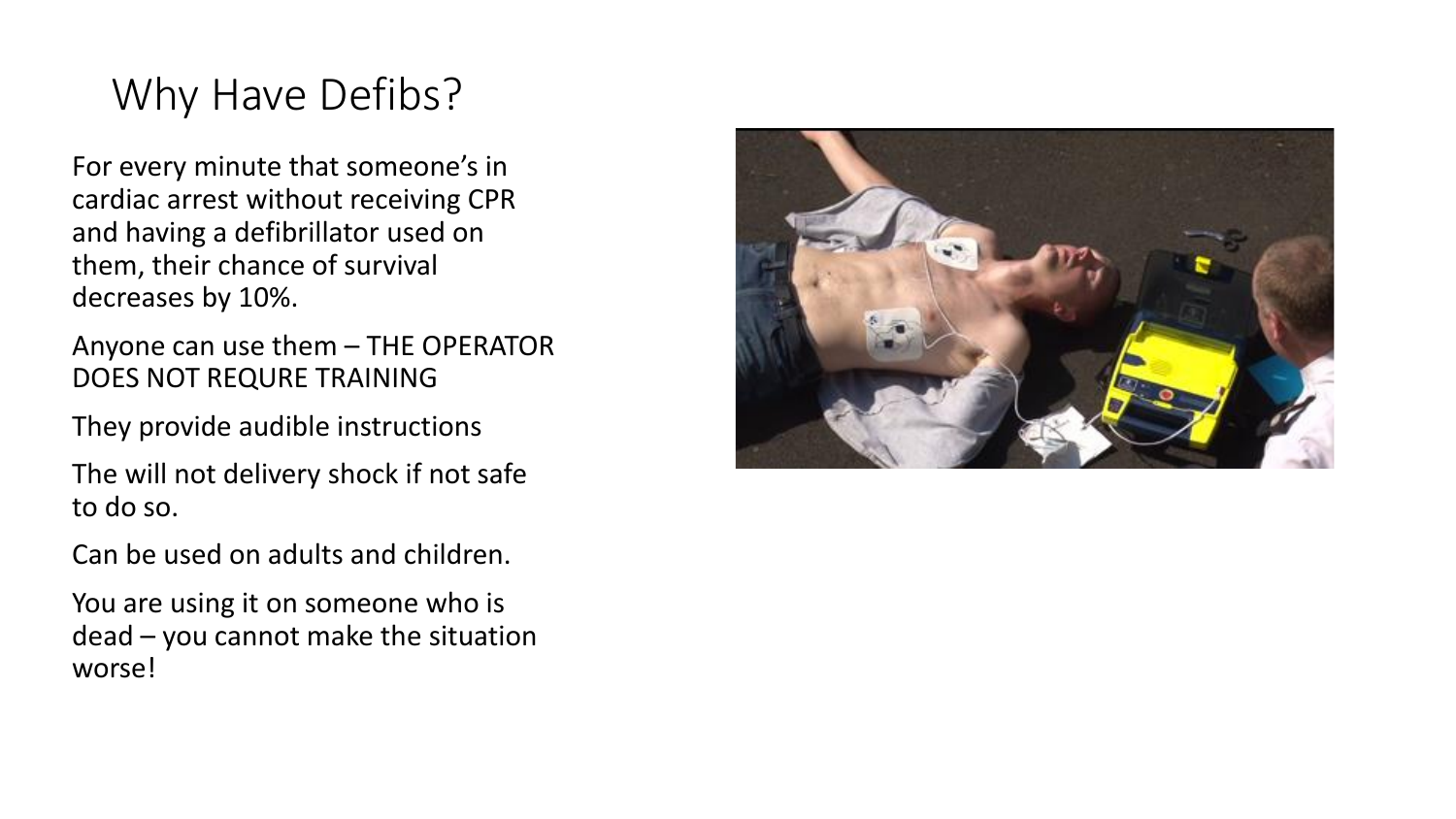# Equipment

#### **AED/Defib:**

- There are various defibs on the market such as Zoll, IPAD. All very similar function.
- Requirements:
	- Self-contained, user-replaceable long life battery. Typically lasts 5-7 years. Replacement battery approx. £150.
	- No external power needed.
	- Wifi for optional monitoring. (with hindsight I would NOT pay extra for this see later in "Monitoring")

#### **Cabinet:**

- to protect from the elements
- Heater to prevent the defib getting too cold which would shorten the battery life.
- Fan to prevent getting too hot which would shorten the battery life.
- Security lock (electronic or mechanical)
- Requirements
	- Mains Power (with transformer)
	- Solar option available (£2.5K+)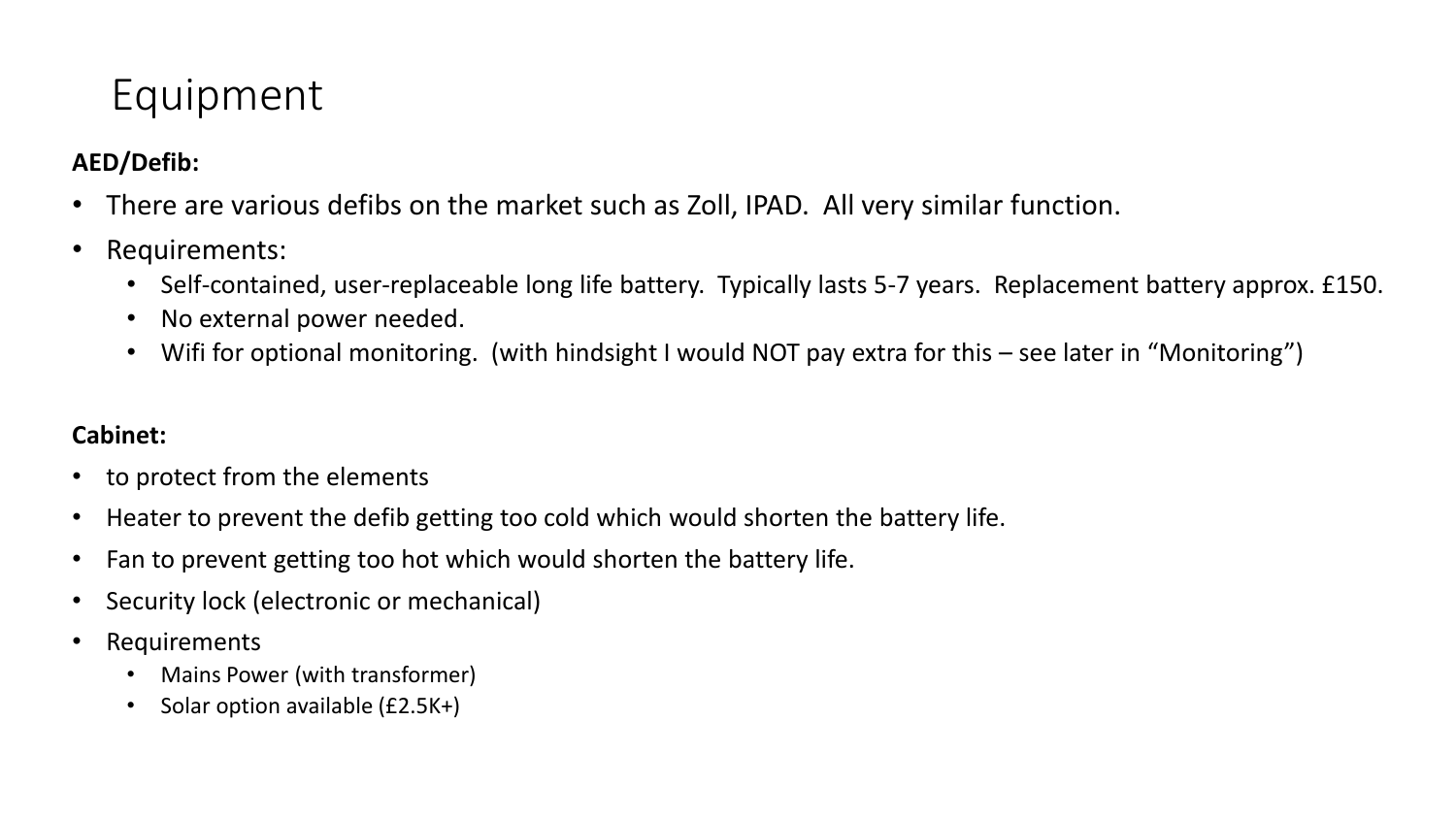# Costs and Funding

#### **Indicative Costs:**

- Defibs are around £800-£1200 each
	- Eg Zoll, iPad, Cardiac Science
- Cabinets £350-£600
	- Recommend mechanical lock, not electronic



#### **Funding:**

- National Lottery (£7000)
- Donation Pots / Crowdfunding (£400)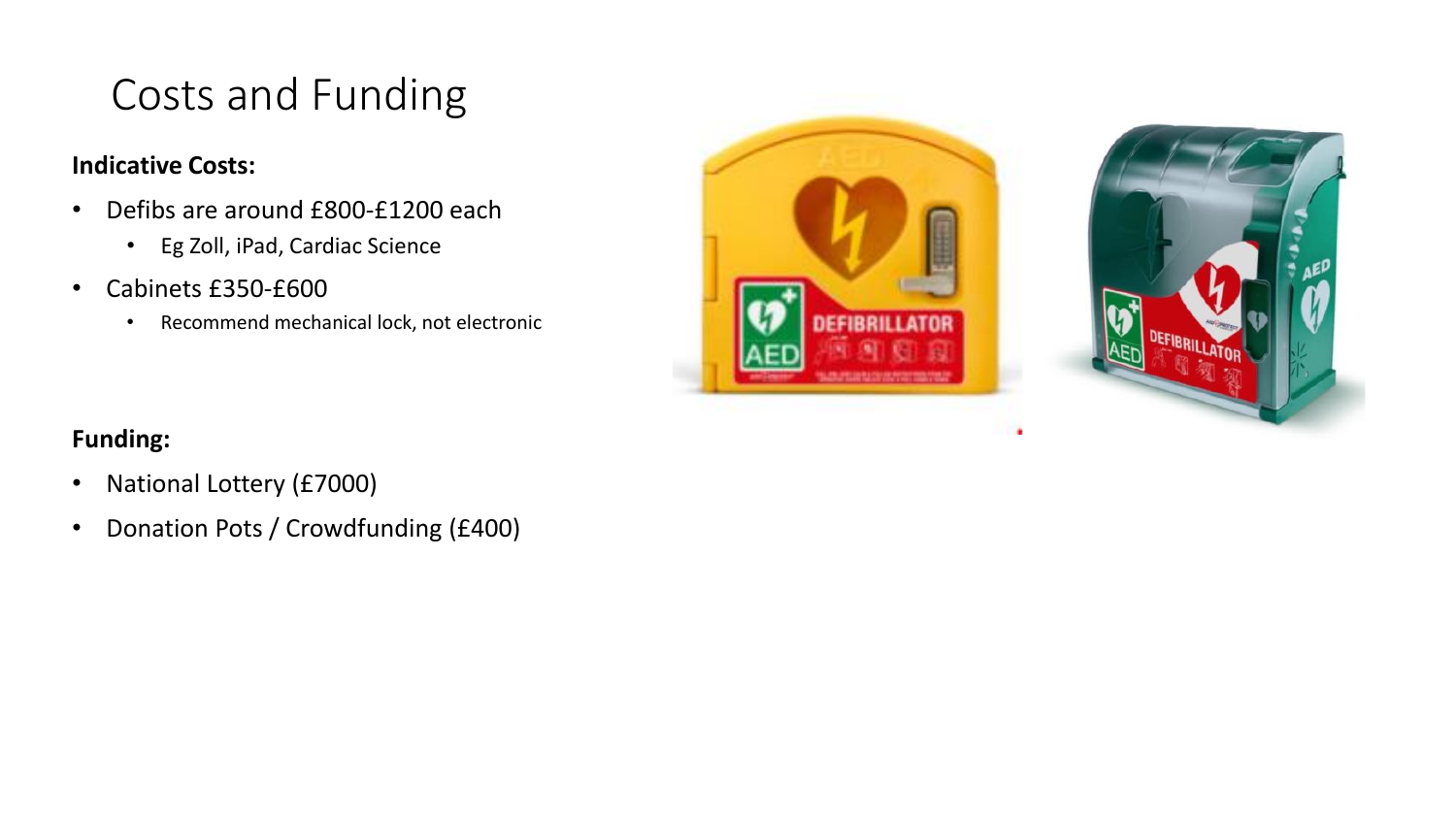# • 999 Service. "The Circuit". Mapping options.

- When someone calls 999 you want the emergency services to be able to provide the location.
- Previously you had to register defibs with your regional ambulance service.
- "The Circuit" was set up as a central, national register, used by the Ambulance Services and 999 operators. It is being rolled out across the country but is active in the South West and all 999 operators.
- A registration on "The Circuit" includes the location and model of the defib, and the access code for the cabinet it is in.
- "The Circuit" is a very simple website with a single logon to access the defibs you manage.
	- You get emails when checks are due.
	- You get emails when a defib has been deployed.
- Various websites exist which map defib locations. You are welcome to register to as many of these as you wish, but they are not used by Ambulance service. I have not registered any of the Lytchett Matravers ones.
- Disappointingly, whilst Google Maps have "icons" for many Points of Interest including a variety of medical ones, there is none yet for Defibs. (although you could use something similar).

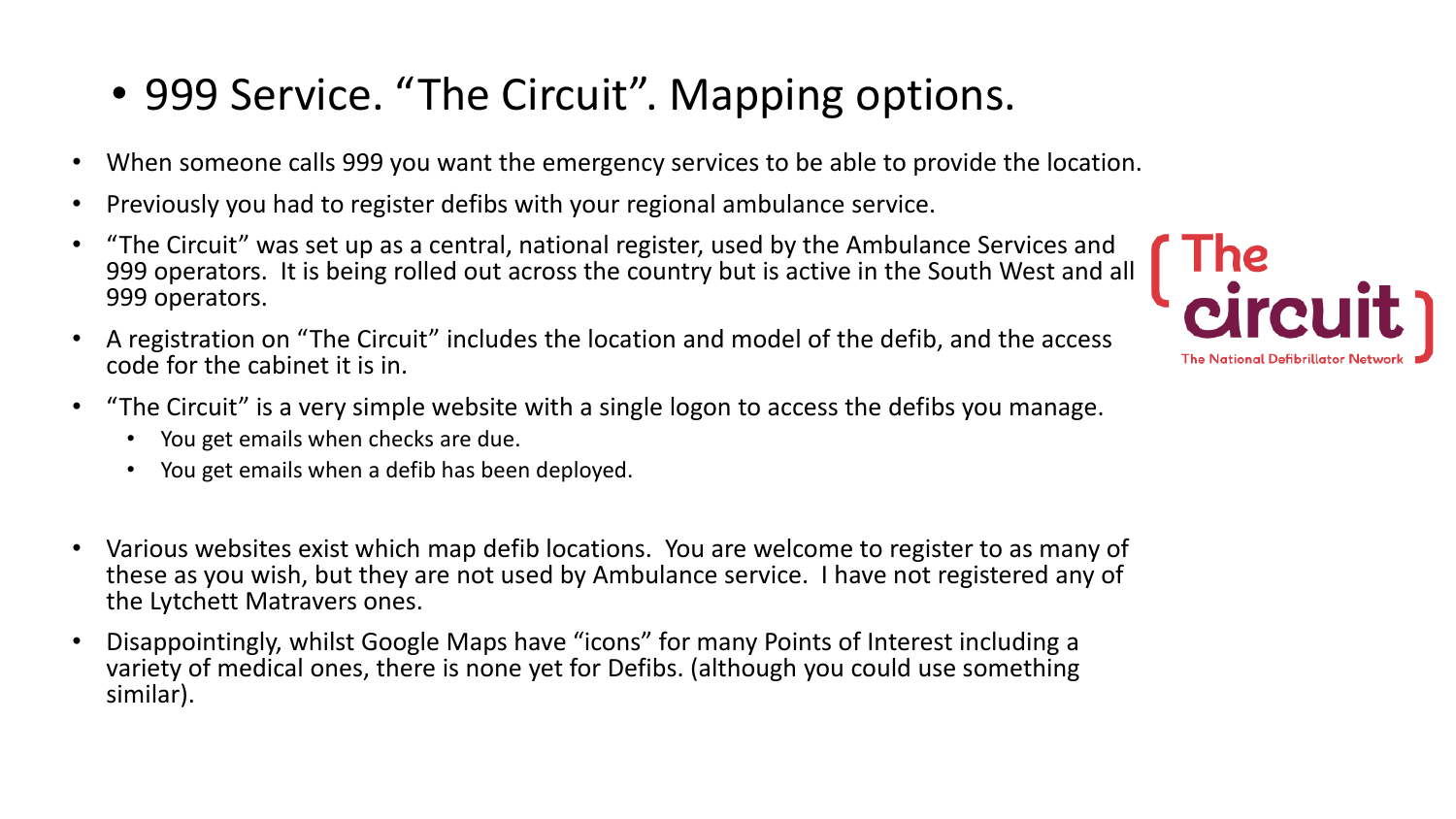### Security for Cabinets

#### **Necessary Evil**

- Ideally the defibs would be available to access without the delay of accessing a code to open the cabinet, but they are too valuable to be left unsecured.
- Recommendation from Ambulance service is that if you must use a code, make it easy for someone to manage in a panic situation eg 9999 or 4321. Bear in mind that codes such as 0000 might have "system uses" for the cabinet.
- Cabinets with electronic locks require power to open them if there is a power issue it might render the defib inaccessible: Mechanical locks are "safer".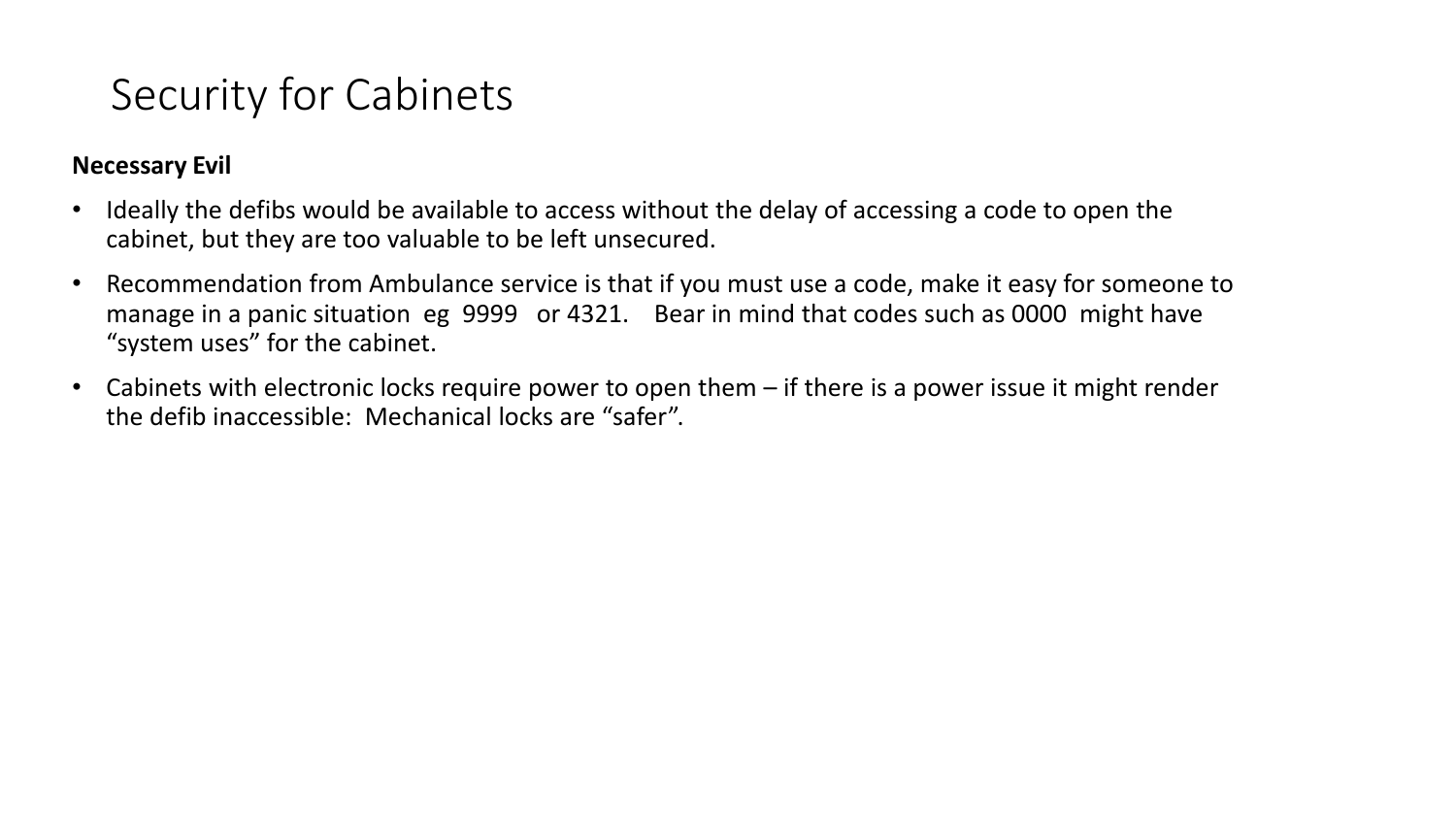### Location of Cabinets

- Power requirements  $-$  this is your main constraint.
- Former phone box buy from BT for £1. BT will commit to provide the power for minimum of 7 years.
	- Heritage "Red" phone boxes, but also decommissioned newer phone boxes.
- Public buildings:
	- Pub wall?
	- Shop Wall?
	- Village hall?
- Ideally 200m "activation" radius to cover large proportion of your population.
- (500m for "South-central region).







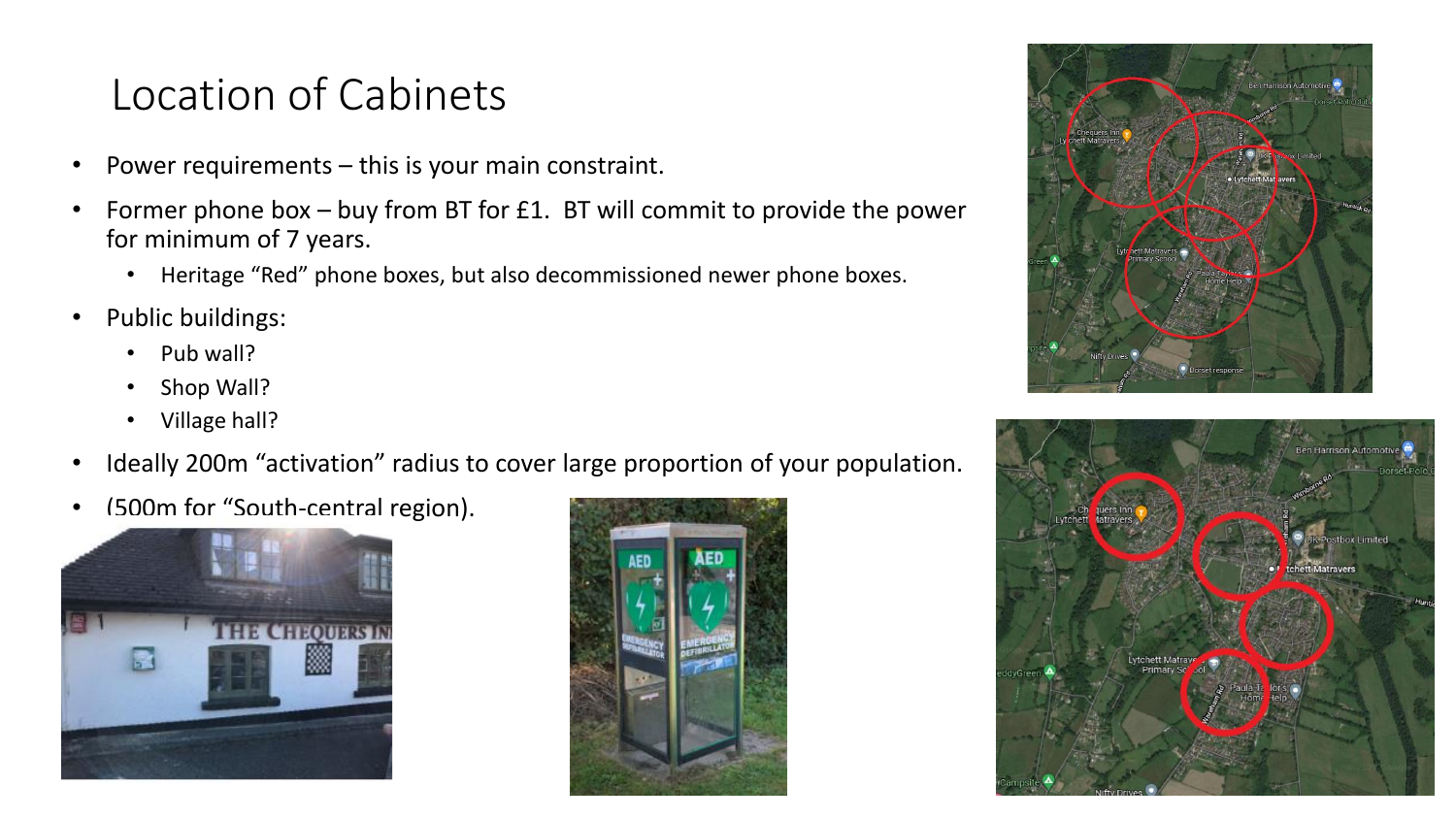### Agreements with Third-Party Hosts

- Protect you and them, form ambiguity it situation arises.
- Ensures equipment can be reinstated without delay if compromised in some way.
- Sets out
	- what you will provide (equipment)
	- what they will provide (typically Location, power)
	- Who insures the equipment
	- Who is liable if damaged
	- Termination agreement Notice period
	- Contacts
	- Confidentiality of patients.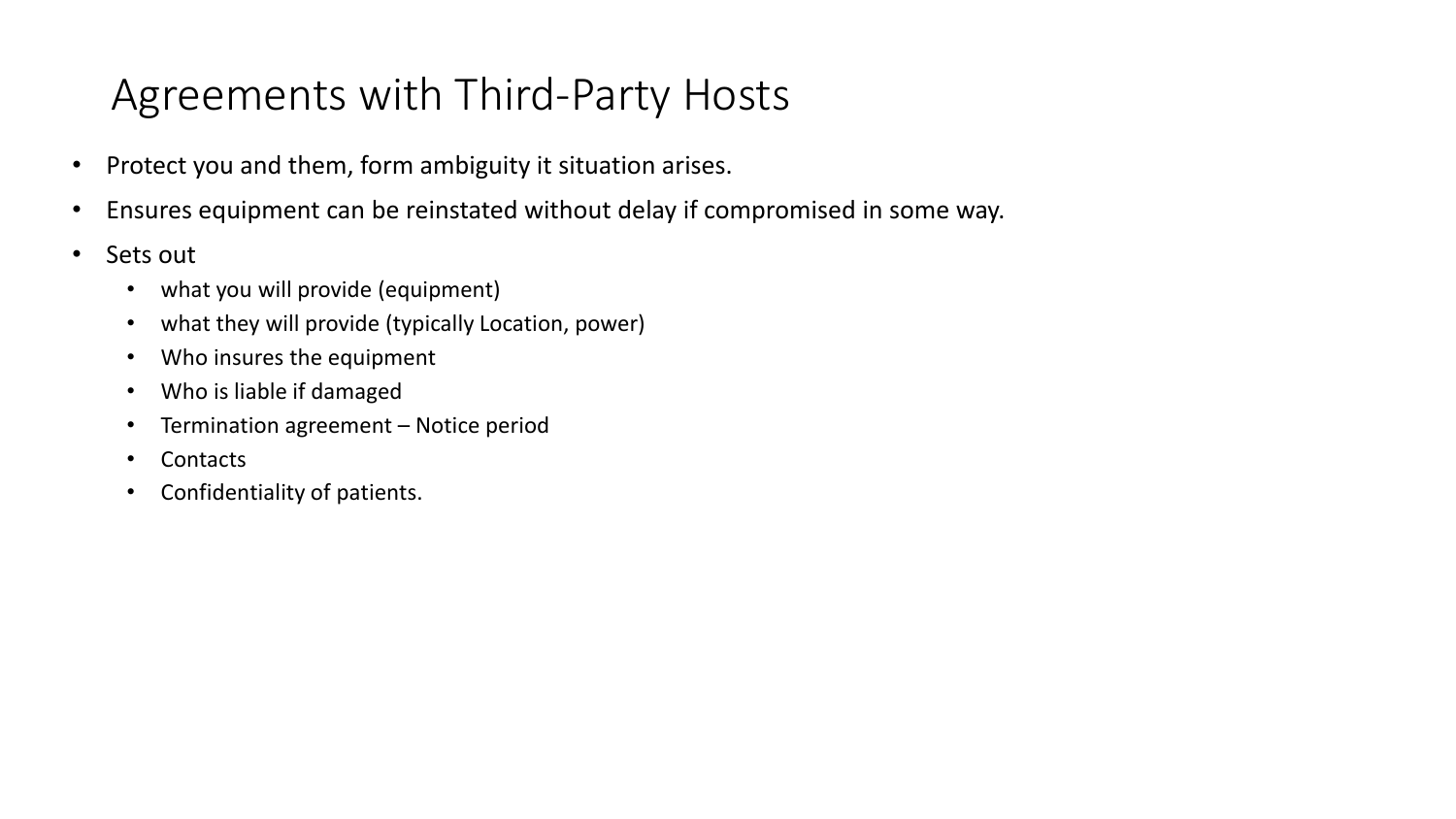### Considerations When Used

- When 999 direct a caller to a defib, it is assumed that the defib will be deployed and, on the Circuit, the defib will be flagged as "offline until checked", whether or not it is used. Whoever registered the Defib with the Circuit will receive an email alert.
- The Ambulance service will probably take Defib to Hospital to download data.
- Label the Defib with the owner and a contact number to assist in repatriation from hospital.
- After use, it should be checked for cleanliness (wipe over). Check supplies such as pads, accessories pack such as razor, wipes and replace as necessary (accessory packs available for about £15 from Defib suppliers). Replacement Pads £50-150.
- Try to get reinstated ASAP update status on "The Circuit".







and your defibrillator record has been updated on 09 Jan 2022 the West Ambulance Service. The record for the de

tchett Matraver BH16 6BJ Front wall of put

tch the defibrillator in an emergency, but this does not alway<br>the defibrillator was used. In some cases, a defibrillator is br<br>cene of the emergency but not used and then returned. In ot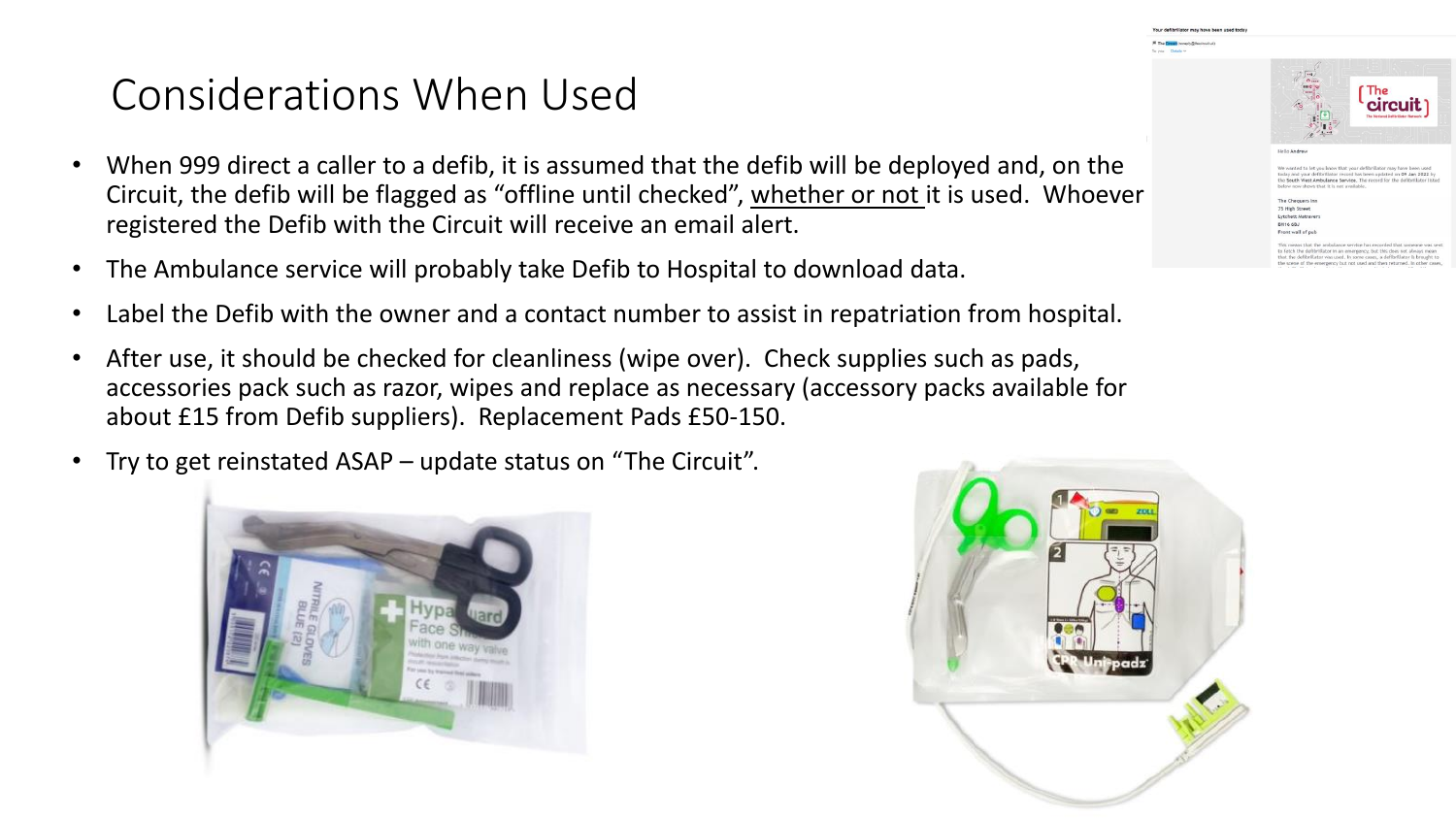# Confidentiality

- After use it would be tactless to embark in publicity about the patient either by the council or the host of the defib.
- The person who used the defib may be in shock/upset. Especially of the outcome was undesirable. Their GP can provide support.

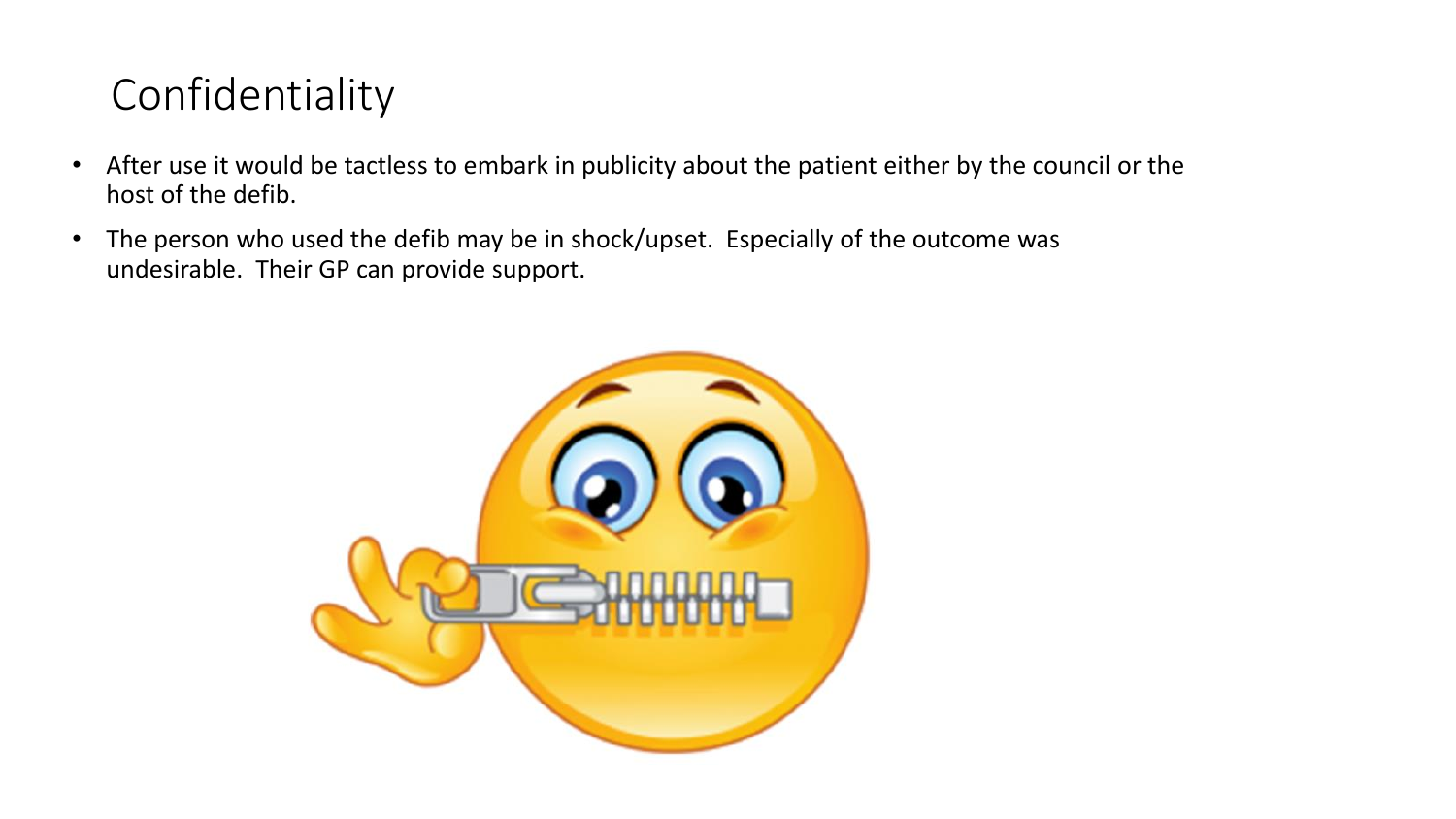### Monitoring Requirements

- It is a requirement that Defibs are checked periodically to ensure they are OK and ready for service.
- The Circuit will email you when checks are due. (Monthly)
- Automated checking is possible, but
	- it needs WiFi (can be achieved my MiFi)
	- It is a periodic (weekly check), not "real time"
	- It doesn't tell you if the cabinet has been damaged.
	- Zoll Defib Monitoring (Plustrac) free for 12 months and then £250 for 10 years. Cheap over time, but little value.
- Manual Checking takes <5 minutes/month.
- Ideally get checks done by the community
- Keep a record of when checks done (eg email to parish clerk).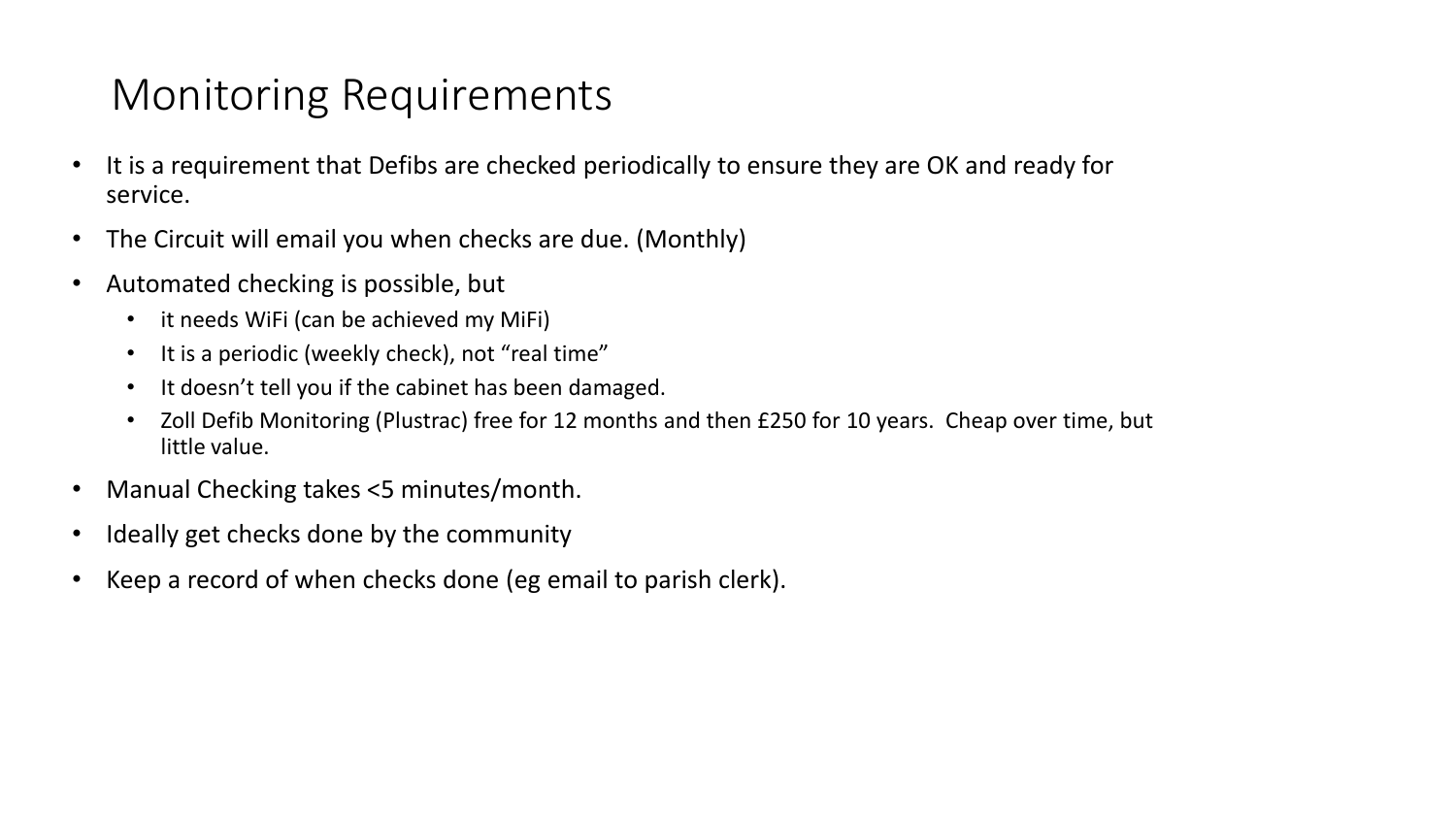### **Publicity**

- Goal: Everyone in community should know where the defibs are
- "Parent mail" to local school.
- Parish Magazine Article Map on Front Cover
- Banners (£20 for 2m x 1m) moved each week. Vinylbannersprinting.co.uk
- Postcards to households (£115 for 2500 colour postcards) getprint.co.uk





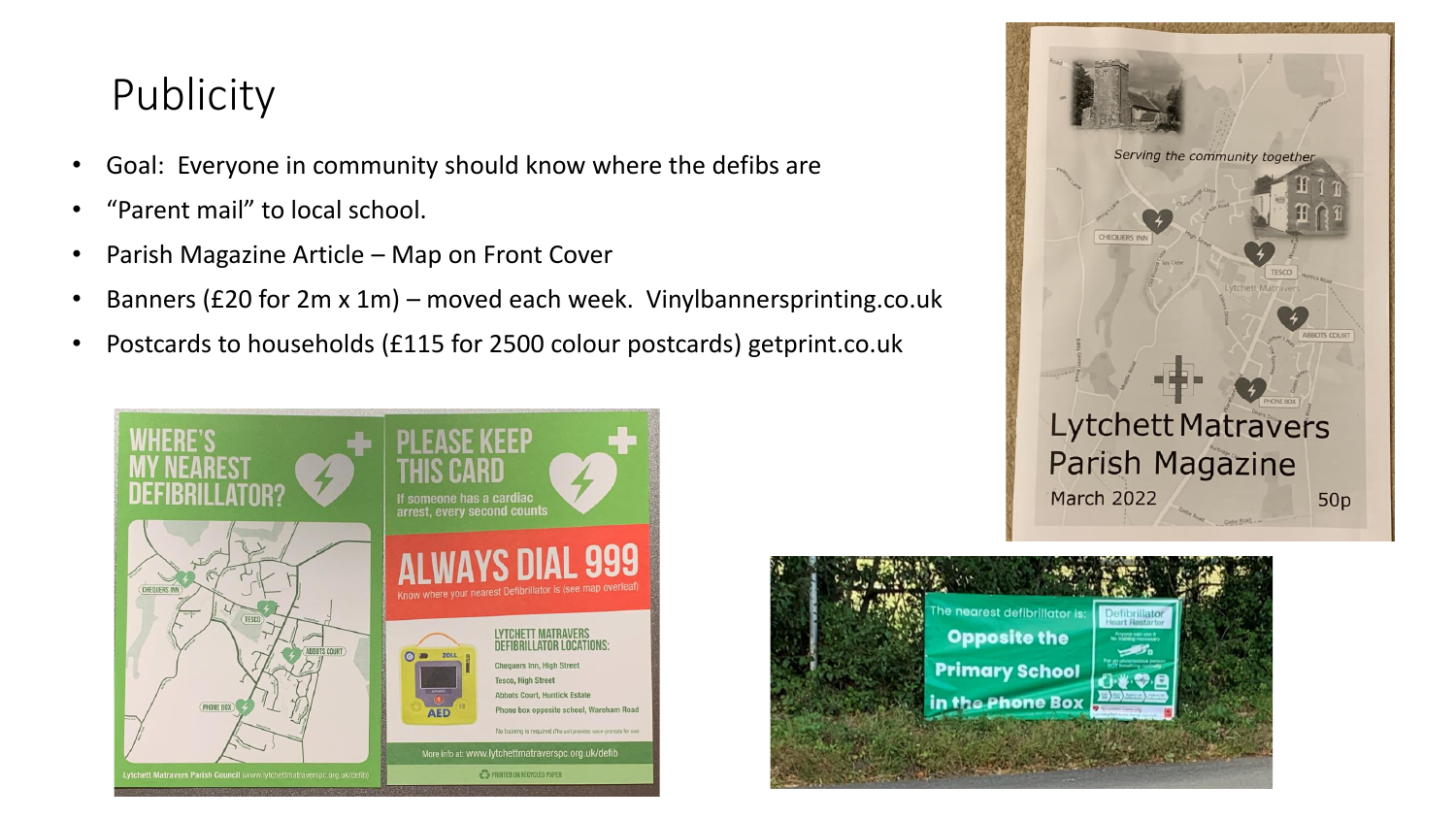## **Training**

- No training is needed, to use a defib, but many people feel they would like training
- Training may be a requirement of any grant donors.
- Ambulance service/Red Cross/St Johns Ambulance do not offer training for free.
- Ouch Training provided FREE, 3 x 1 hour sessions with up to 30 people per session in our village hall on a Saturday Morning (Parish council paid for the hire of the hall)
- Training was on CPR, Defibs, Choking.
- We trained about 65 people.
- Online Bookings using Eventbrite.co.uk (free)



• Ouch are prepared to provide the same sort of training FOR FREE to other parishes/councils.



### 01202 880999 - office@ouchtt.co.uk